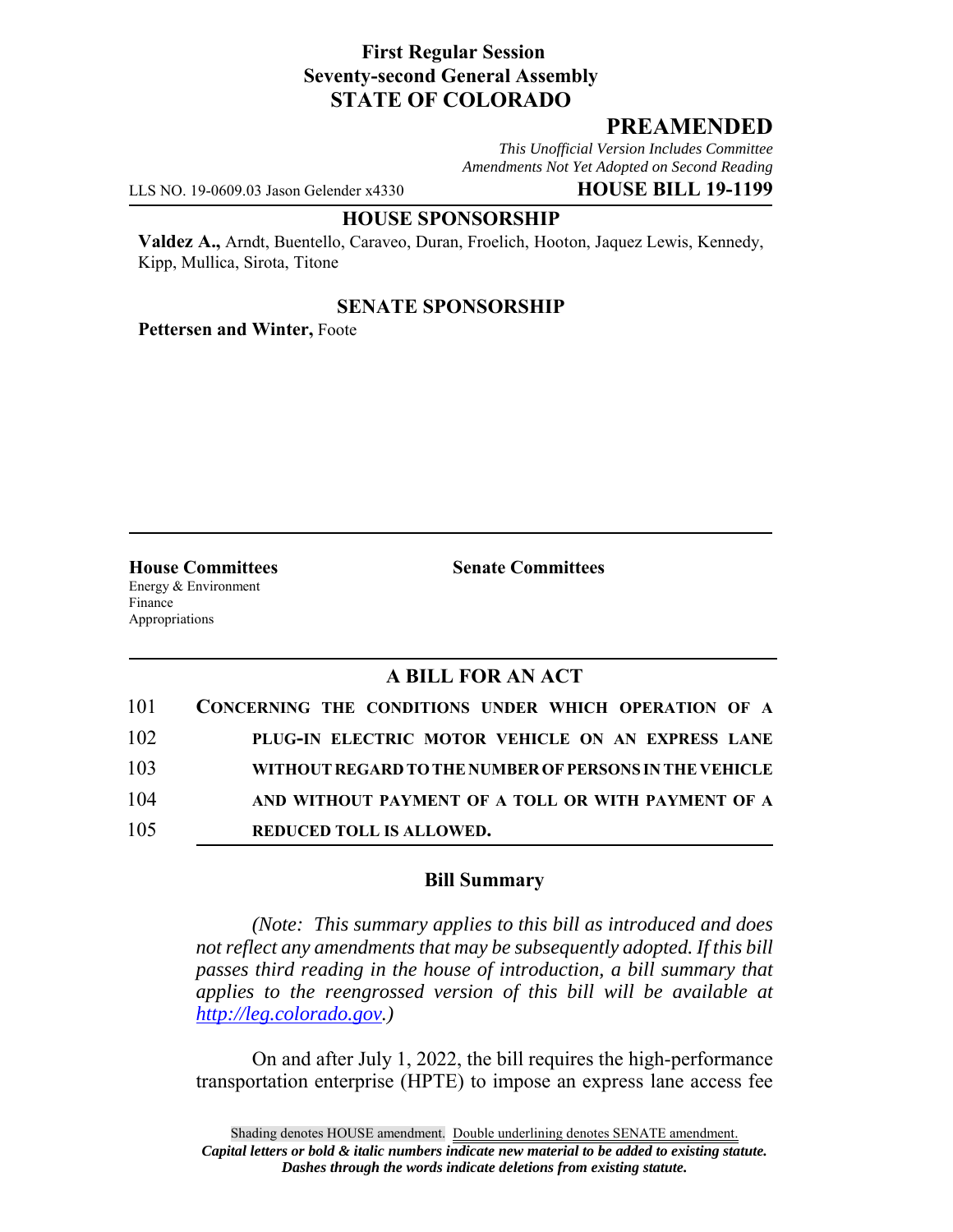(access fee) in a specified amount annually at the time of registration of any eligible plug-in electric motor vehicle that weighs 19,500 pounds or less, that is certified as being qualified for the federal plug-in electric drive motor vehicle tax credit or can be recharged from an external source of electricity and that stores electricity in a rechargeable battery that propels or contributes to the propulsion of the vehicle's drive wheels if the owner of the vehicle chooses to pay the access fee in exchange for the right to operate the vehicle on express lanes without regard to the number of persons in the vehicle for free on any express lane that is a high occupancy vehicle lane and for a reduced toll on any express lane that is a toll lane or a high occupancy toll lane. HPTE is not authorized to impose the access fee upon the registration of a vehicle registered for a registration period beginning on or after July 1, 2020, but before July 1, 2022, but, upon the registration of a vehicle for such a registration period, the owner of an eligible plug-in electric motor vehicle may choose to apply for the right to operate the vehicle for free on any express lane that is a high occupancy vehicle lane without regard to the number of persons in the vehicle and for a reduced toll on any express lane that is a toll lane or a high occupancy toll lane.

A plug-in electric motor vehicle is an "eligible plug-in electric motor vehicle" if it is being registered for its 1st, 2nd, or 3rd registration period under the ownership of the same owner and if making the vehicle eligible would not cause the total number of eligible vehicles to exceed a specified cap that increases annually for 5 years until reaching a permanent maximum amount. "Express lane" is defined to include any high occupancy vehicle lane, toll lane, or high occupancy toll lane that HPTE, a private partner of HPTE, or HPTE in conjunction with a private partner of HPTE or the department of transportation (CDOT) operates and maintains or that HPTE designates as an express lane, which currently includes:

- ! Operating express lanes on Interstate Highway 25 between downtown Denver and 120th Avenue, on Interstate Highway 70 between Idaho Springs and Empire, and on U.S. Highway 36 between Denver and Boulder; and
- ! Planned express lanes on: (1) Interstate Highway 25 between 120th Avenue and State Highway E-470, Johnstown and Fort Collins, and Monument and Castle Rock; (2) Interstate Highway 70 between Interstate Highway 25 and Chambers Road; and (3) State Highway C-470 between Interstate Highway 25 and Wadsworth Boulevard.

Each county clerk and recorder, acting as an authorized agent of the department of revenue, is required to collect the access fee, and access fee revenue is credited to the statewide transportation enterprise special revenue fund for use by HPTE. The owner of an eligible plug-in electric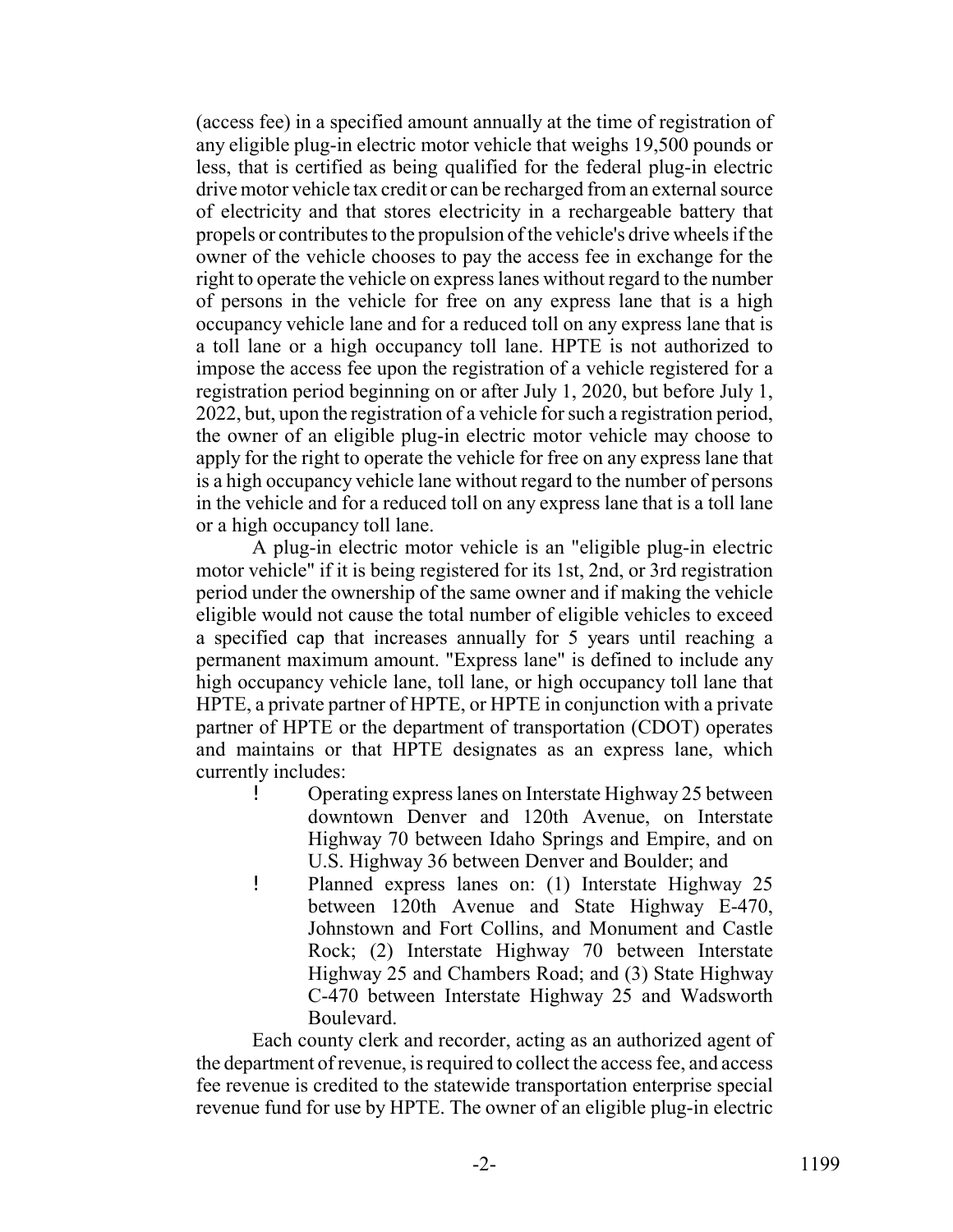motor vehicle may choose not to pay the access fee, but must pay the fee to be authorized to operate the vehicle for free on any express lane that is a high occupancy vehicle lane and for a reduced toll on any express lane that is a toll lane or a high occupancy toll lane, without regard to the number of persons in the vehicle. If the free or reduced toll use of express lanes by eligible plug-in electric motor vehicles is determined to cause a decrease in the level of service for other bona fide users of the express lanes so that CDOT or HPTE is violating or will violate within the next 3 months contractual level of service guarantees or will be unable to satisfy debt service coverage requirements, then CDOT may restrict or eliminate free and reduced toll use of the express lanes by eligible plug-in electric motor vehicles for as long as the violation or inability is expected to continue. CDOT is required to report annually during its "State Measurement for Accountable, Responsive, and Transparent (SMART) Government Act" hearing regarding the actual and projected free and reduced toll use of express lanes by eligible plug-in electric vehicles and any actions that it has taken or expects to take to restrict, limit, or restore such use.

The existing authorization for a limited number of inherently low-emission vehicles or hybrid vehicles to use express lanes without regard to the number of persons in the vehicle and without paying a toll expires for each participating vehicle on the date of the first registration of the vehicle for a registration period that begins on or after July 1, 2022.

The department of revenue and CDOT are required to coordinate to establish electronic processes that:

- ! Automatically notify HPTE and, if deemed necessary by HPTE, any private partner of HPTE that operates an express lane, when the owner of a plug-in electric motor vehicle pays the access fee so that HPTE, directly or through its private partners, can successfully administer and enforce the conditions of access for eligible plug-in electric motor vehicles to express lanes; and
- ! Automatically notify each authorized agent when the access fee can or cannot be collected in accordance with the limitation on the number of eligible plug-in electric motor vehicles.

CDOT is authorized to promulgate administrative rules to ensure proper implementation, administration, and enforcement of the conditions of access for eligible plug-in electric motor vehicles to express lanes.

- 
- 2 **SECTION 1.** In Colorado Revised Statutes, 42-3-304, **amend**

<sup>1</sup> *Be it enacted by the General Assembly of the State of Colorado:*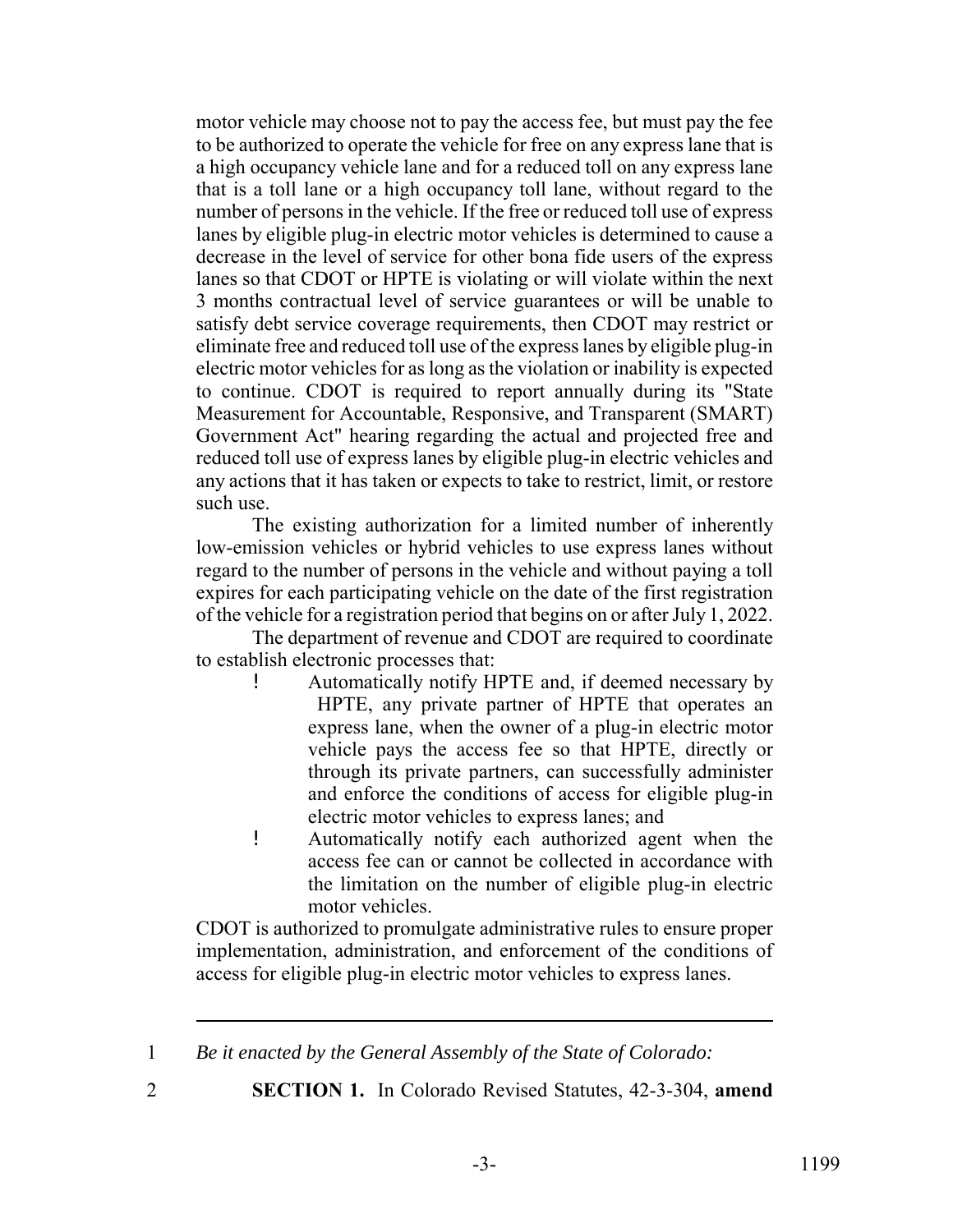(25)(c)(II); and **add** (25)(b.5) and (26) as follows:

 **42-3-304. Registration fees - passenger and passenger-mile taxes - clean screen fund - definitions - repeal.** (25) (b.5) AS USED IN THIS SECTION, "ELIGIBLE PLUG-IN ELECTRIC MOTOR VEHICLE" HAS THE 5 SAME MEANING AS SET FORTH IN SECTION  $43-4-806$  (2)(c.5)(II).

 (c) As used in this section, "plug-in electric motor vehicle" means: (II) Any A motor vehicle that can be recharged from any external 8 source of electricity and the electricity stored THAT STORES ELECTRICITY 9 in a rechargeable battery pack THAT propels or contributes to propel THE PROPULSION OF the vehicle's drive wheels.

 (26) (a) ON AND AFTER JULY 1, 2020, IN ADDITION TO ANY OTHER FEE IMPOSED BY THIS SECTION, EACH AUTHORIZED AGENT SHALL ANNUALLY COLLECT,WHEN THE OWNER OF AN ELIGIBLE PLUG-IN ELECTRIC 14 MOTOR VEHICLE FOR WHICH THE OWNER CHOOSES TO PAY THE ACCESS FEE PAYS THE OTHER FEES AND SPECIFIC OWNERSHIP TAX REQUIRED FOR THE ANNUAL REGISTRATION OF THE VEHICLE, THE EXPRESS LANE ACCESS FEE IMPOSED BY THE HIGH-PERFORMANCE TRANSPORTATION ENTERPRISE, CREATED IN SECTION 43-4-806 (2)(a)(I), PURSUANT TO SECTION 43-4-806 (2)(c.5). THE AUTHORIZED AGENT SHALL TRANSMIT ALL ACCESS FEE REVENUE COLLECTED TO THE STATE TREASURER, WHO SHALL CREDIT THE REVENUE TO THE STATEWIDE TRANSPORTATION ENTERPRISE SPECIAL REVENUE FUND CREATED IN SECTION 43-4-806 (3)(a). FOR PURPOSES OF THE LIMITATIONS ON STATE AND LOCAL GOVERNMENT FISCAL YEAR 24 SPENDING SET FORTH IN SECTION 20 OF ARTICLE X OF THE STATE CONSTITUTION AND SECTION 24-77-103.6, COLLECTION OF THE ACCESS FEE 26 BY AUTHORIZED AGENTS IS COLLECTIONS FOR ANOTHER GOVERNMENT, THE HIGH-PERFORMANCE TRANSPORTATION ENTERPRISE, WHICH IS AN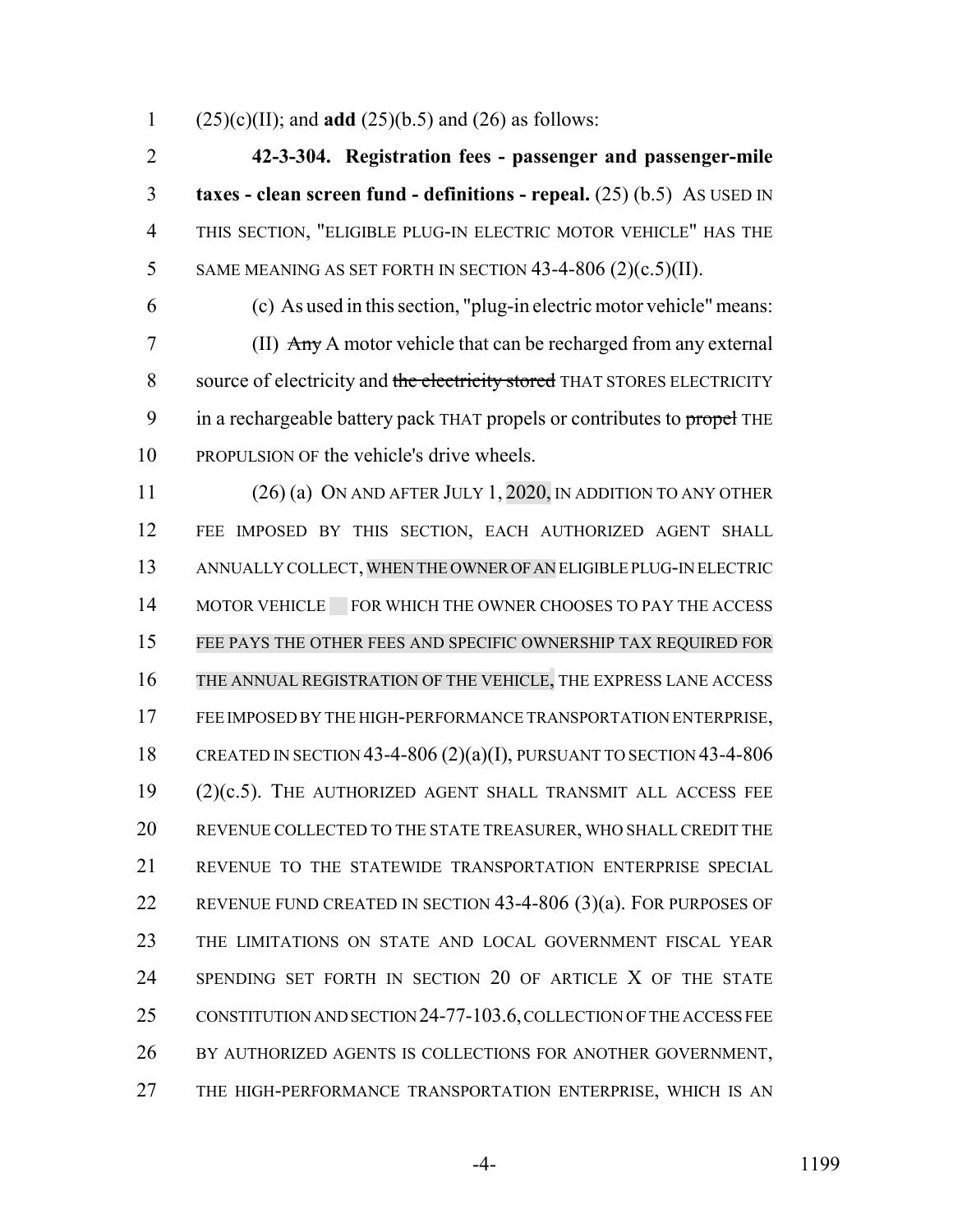ENTERPRISE FOR PURPOSES OF SECTION 20 OF ARTICLE X OF THE STATE CONSTITUTION, AND ALL ACCESS FEE REVENUE IS THEREFORE EXEMPT FROM THOSE LIMITATIONS.

 (b) IF, WHEN THE OWNER OF AN ELIGIBLE PLUG-IN ELECTRIC MOTOR VEHICLE PAYS THE OTHER FEES AND SPECIFIC OWNERSHIP TAX REQUIRED FOR THE ANNUAL REGISTRATION OF THE VEHICLE, THE OWNER CHOOSES NOT TO PAY THE EXPRESS LANE ACCESS FEE IMPOSED BY THE HIGH-PERFORMANCE TRANSPORTATION ENTERPRISE AS AUTHORIZED BY 9 SECTION 43-4-806 (2)(c.5), THE AUTHORIZED AGENT SHALL NOT COLLECT THE ACCESS FEE AND THE VEHICLE SHALL NOT BE AUTHORIZED TO BE OPERATED ON EXPRESS LANES THAT ARE HIGH OCCUPANCY VEHICLE LANES 12 FOR FREE AND ON EXPRESS LANES THAT ARE TOLL LANES OR HIGH OCCUPANCY TOLL LANES AT A REDUCED RATE AS SPECIFIED IN SECTION  $14 \quad 42 - 4 - 1012 \, (2.5)$ .

 (c) THE DEPARTMENT OF REVENUE AND THE DEPARTMENT OF TRANSPORTATION SHALL COORDINATE TO ESTABLISH:

 (I) AN ELECTRONIC PROCESS THAT AUTOMATICALLY NOTIFIES THE HIGH-PERFORMANCE TRANSPORTATION ENTERPRISE AND, IF DEEMED NECESSARY BY THE ENTERPRISE, ANY PRIVATE PARTNER OF THE ENTERPRISE THAT OPERATES AN EXPRESS LANE OR THE DEPARTMENT OF TRANSPORTATION, WHEN THE OWNER OF AN ELIGIBLE PLUG-IN ELECTRIC MOTOR VEHICLE PAYS THE EXPRESS LANE ACCESS FEE IN ACCORDANCE 23 WITH SUBSECTION  $(26)(a)$  OF THIS SECTION; AND

**(II) AN ELECTRONIC PROCESS THAT AUTOMATICALLY NOTIFIES**  EACH AUTHORIZED AGENT WHEN THE ACCESS FEE CAN OR CANNOT BE COLLECTED IN ACCORDANCE WITH THE LIMITATION ON THE NUMBER OF ELIGIBLE PLUG-IN ELECTRIC MOTOR VEHICLES SET FORTH IN SECTION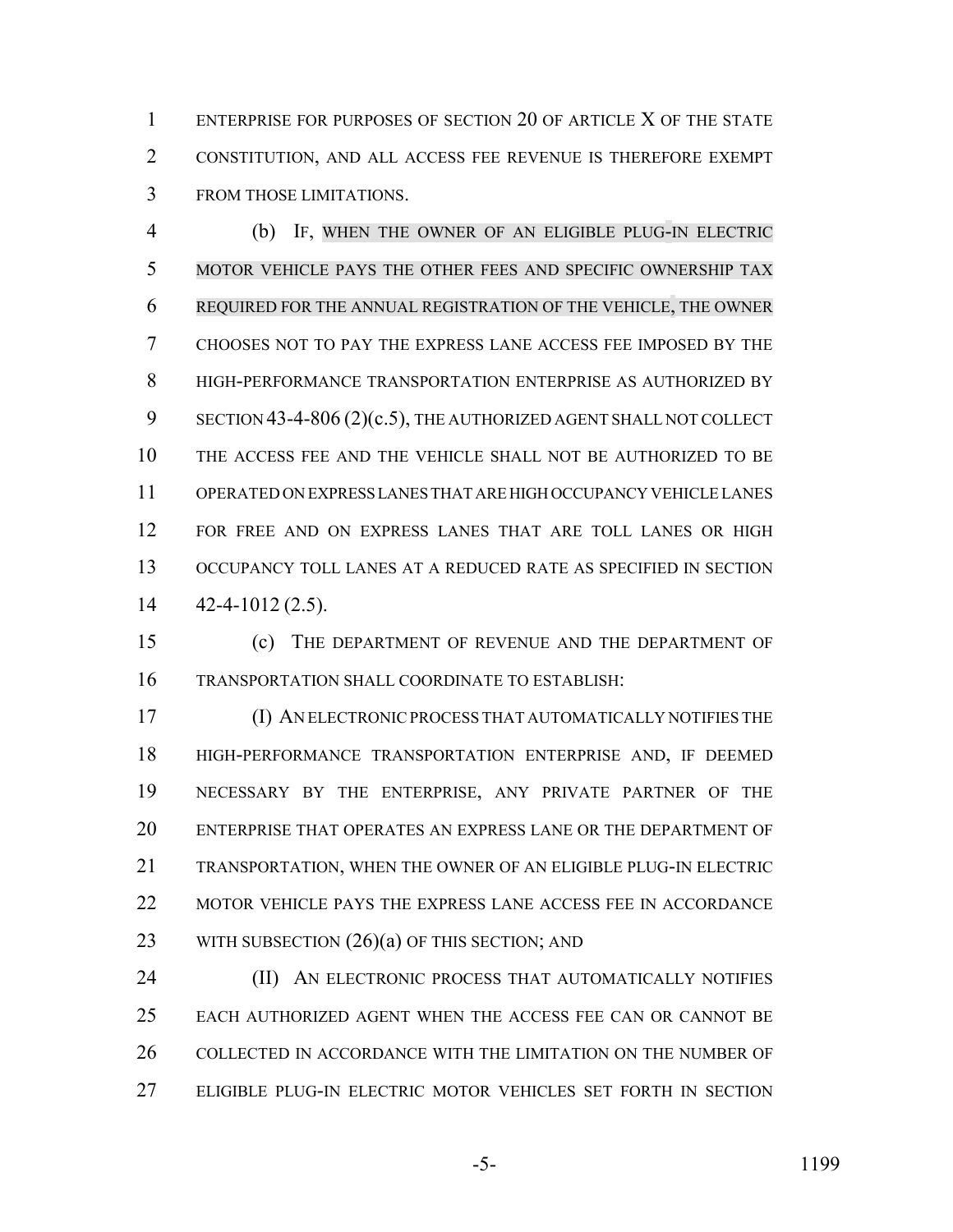1 43-4-806 (2)(c.5)(II)(B).

2 (d) AS USED IN THIS SUBSECTION (26), "EXPRESS LANE" HAS THE 3 SAME MEANING AS SET FORTH IN SECTION 43-4-806 (2)(c.5)(III).

4 **SECTION 2.** In Colorado Revised Statutes, 42-4-1012, **amend** 5  $(2.5)$  as follows:

6 **42-4-1012. High occupancy vehicle (HOV), high occupancy** 7 **toll (HOT), and express lanes - rules - definitions.** (2.5) (a) (I) Except 8 as otherwise provided in paragraph (d) of this subsection  $(2.5)$ , a motor 9 SUBSECTIONS  $(2.5)(d)$  AND  $(2.5)(e)$  OF THIS SECTION, AN ELIGIBLE PLUG-IN 10 ELECTRIC MOTOR vehicle with a gross vehicle weight of twenty-six 11 thousand NINETEEN THOUSAND FIVE HUNDRED pounds or less that is either 12 an inherently low-emission vehicle or a hybrid vehicle FOR WHICH THE 13 OWNER HAS PAID THE EXPRESS LANE ACCESS FEE IMPOSED BY THE 14 HIGH-PERFORMANCE TRANSPORTATION ENTERPRISE, CREATED IN SECTION 15 43-4-806 (2)(a)(I), PURSUANT TO SECTION 43-4-806 (2)(c.5) IN 16 ACCORDANCE WITH SECTION 42-3-304 (26)(a) may be operated upon high 17 occupancy vehicle lanes AN EXPRESS LANE without regard to the number 18 of persons in the vehicle and without payment of a special toll or fee. The 19 exemption relating to hybrid vehicles shall apply only if such exemption 20 does not affect the receipt of federal funds and does not violate any 21 federal laws or regulations FOR FREE IF THE EXPRESS LANE IS A HIGH 22 OCCUPANCY VEHICLE LANE AND FOR ONE-HALF OF THE AMOUNT OF THE 23 USUAL TOLL IF THE EXPRESS LANE IS A TOLL LANE OR A HIGH OCCUPANCY 24 TOLL LANE.

25 (I.5) AS USED IN THIS SUBSECTION (2.5), "ELIGIBLE PLUG-IN 26 ELECTRIC MOTOR VEHICLE" HAS THE SAME MEANING AS SET FORTH IN 27 SECTION 43-4-806 (2)(c.5)(II).

-6- 1199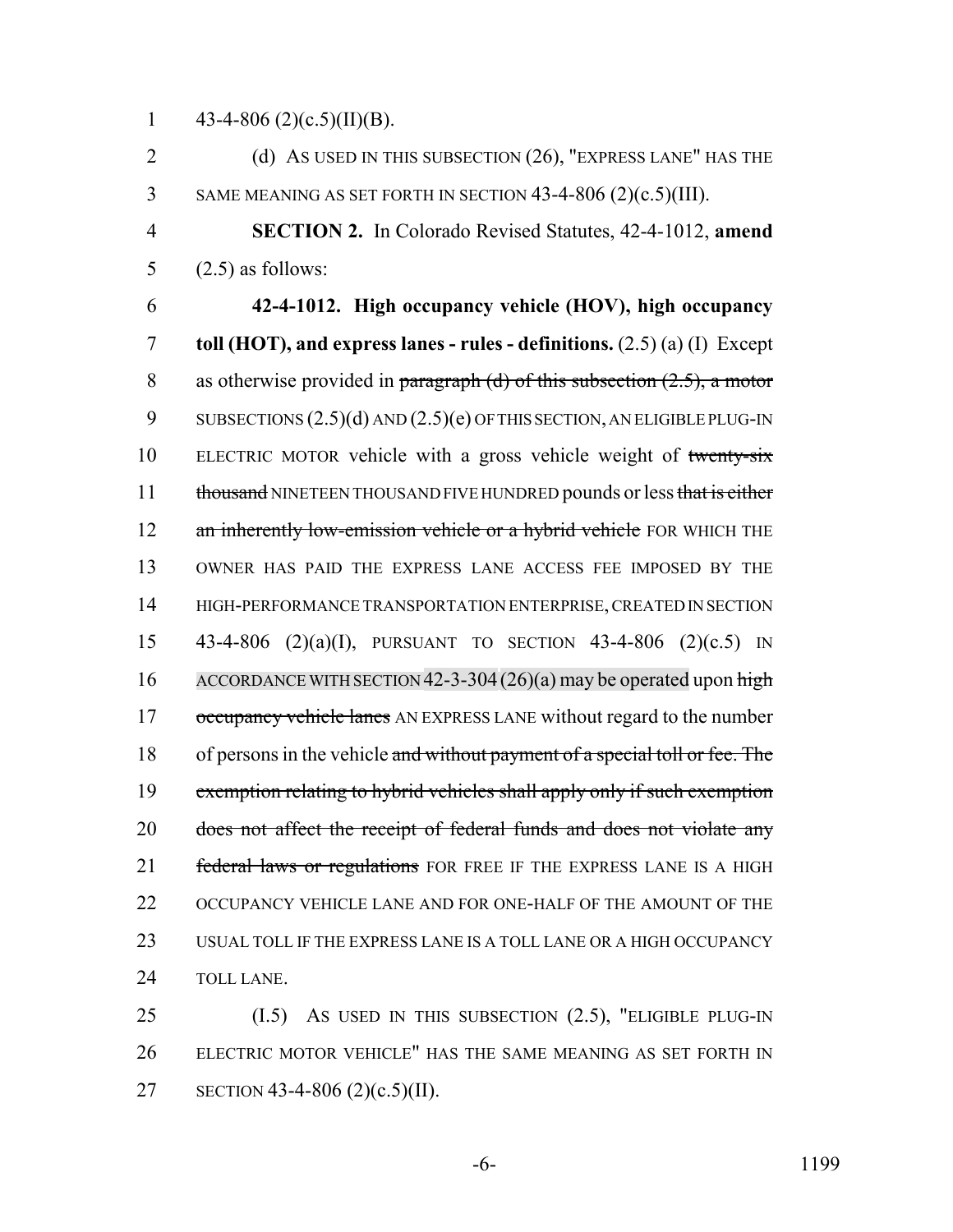- 1 (I.7) AS USED IN THIS SUBSECTION (2.5), "EXPRESS LANE" HAS THE 2 SAME MEANING AS SET FORTH IN SECTION 43-4-806 (2)(c.5)(III).
- 3 (II) As used in this subsection (2.5), "inherently low-emission 4 vehicle" or "ILEV" means:

 (A) A light-duty vehicle or light-duty truck, regardless of whether such vehicle or truck is part of a motor vehicle fleet, that has been certified by the federal environmental protection agency as conforming to the ILEV guidelines, procedures, and standards as published in the federal register at 58 FR 11888 (March 1, 1993) and 59 FR 50042 (September 30, 1994), as amended from time to time; and

11 (B) A heavy-duty vehicle powered by an engine that has been 12 certified as set forth in sub-subparagraph (A) of this subparagraph (II).

13 (III) As used in this subsection  $(2.5)$ , "hybrid vehicle" means a 14 motor vehicle with a hybrid propulsion system that uses an alternative 15 fuel by operating on both an alternative fuel, including electricity, and a 16 traditional fuel.

17 (b) No A person shall NOT operate  $\alpha$  AN ELIGIBLE PLUG-IN 18 ELECTRIC MOTOR vehicle upon a high occupancy vehicle AN EXPRESS lane 19 pursuant to UNDER THE AUTHORITY TO DO SO GRANTED BY this subsection 20 (2.5) unless the ELIGIBLE PLUG-IN ELECTRIC MOTOR vehicle:

21 (I) Meets all applicable federal emission standards set forth in 40 22 CFR sec. 88.311-93, as amended from time to time, or, subject to 23 subparagraph  $(I)$  of paragraph  $(a)$  of this subsection  $(2.5)$ , is a hybrid 24 vehicle; and

25 (II) (A) Is identified by means of a circular sticker or decal THAT 26 IS at least four inches in diameter; made of bright orange reflective 27 material; and affixed either to the windshield, to the front of the side-view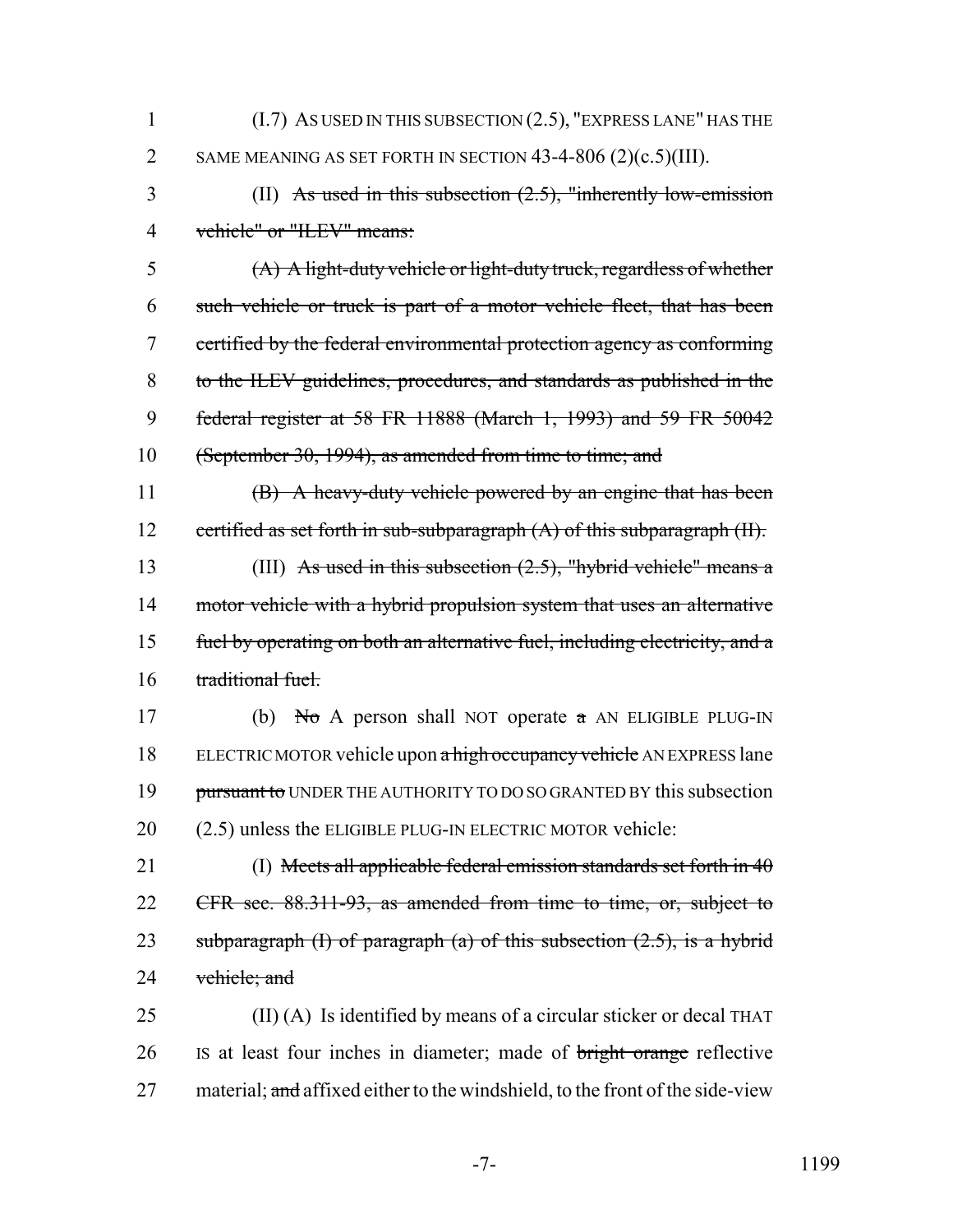1 mirror on the driver's side, or to the front bumper of the vehicle; Said 2 sticker or decal shall be AND approved by the Colorado department of 3 transportation; OR

 (B) IS IDENTIFIED BY MEANS OF A TRANSPONDER ISSUED BY THE HIGH-PERFORMANCE TRANSPORTATION ENTERPRISE OR BY A PRIVATE ENTITY OPERATING AN EXPRESS LANE UNDER A CONTRACT WITH THE HIGH-PERFORMANCE TRANSPORTATION ENTERPRISE.

 (c) The department of transportation and local authorities, with respect to streets and highways under their respective jurisdictions, shall provide information via official traffic control devices to indicate that 11 ILEVs and, subject to subparagraph (I) of paragraph (a) of this subsection  $(2.5)$ , hybrid vehicles may be operated upon high occupancy vehicle lanes 13 pursuant to this section. Such information may, but need not, be added to existing printed signs, but as existing printed signs related to high occupancy vehicle lane use are replaced or new ones are erected, such information shall be added. In addition, whenever existing electronic 17 signs are capable of being reprogrammed to carry such information, they shall be so reprogrammed by September 1, 2003.

19 (d) (I) In consultation with the regional transportation district, the 20 department of transportation and local authorities, with respect to streets 21 and highways under their respective jurisdictions, shall, in connection 22 with their ITS periodic level-of-service evaluation of high occupancy 23 vehicle EXPRESS lanes, perform a level-of-service evaluation of the use 24 of high occupancy vehicle EXPRESS lanes by HEVs and hybrid ELIGIBLE 25 PLUG-IN ELECTRIC MOTOR vehicles. If the FREE OR REDUCED TOLL use of 26 high occupancy vehicle EXPRESS lanes by HEVs or hybrid ELIGIBLE 27 PLUG-IN ELECTRIC MOTOR vehicles is determined BY THE

-8- 1199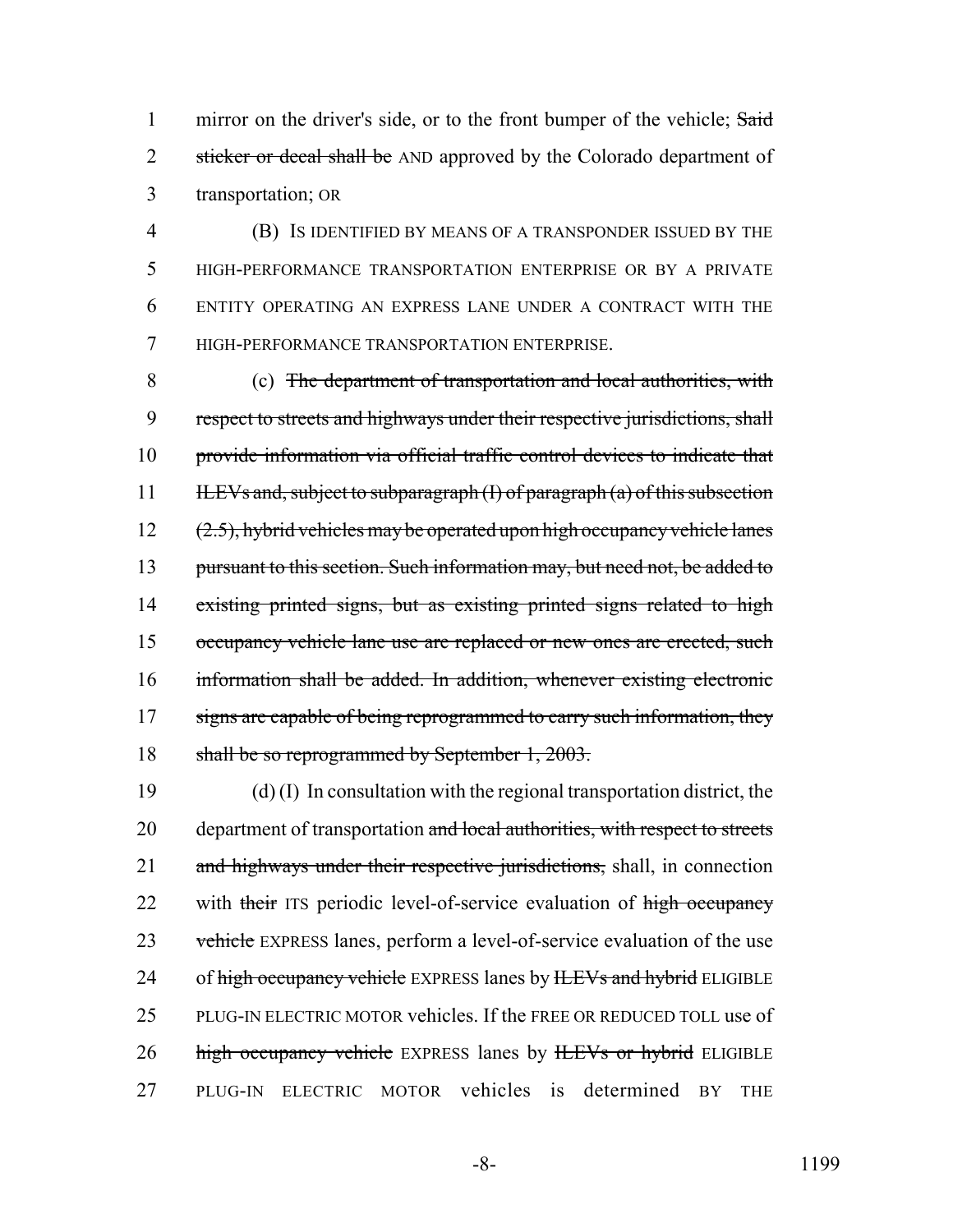1 HIGH-PERFORMANCE TRANSPORTATION ENTERPRISE to cause a significant 2 decrease in the level of service for other bona fide users of such THE EXPRESS lanes SO THAT THE DEPARTMENT OF TRANSPORTATION OR THE ENTERPRISE IS VIOLATING OR WILL VIOLATE WITHIN THE NEXT THREE MONTHS FEDERAL OR CONTRACTUAL LEVEL OF SERVICE GUARANTEES OR WILL BE UNABLE TO SATISFY DEBT SERVICE COVERAGE REQUIREMENTS OR THE ENTERPRISE WILL VIOLATE EXISTING LOAN COVENANTS, then the 8 department or transportation or a local authority ENTERPRISE may restrict 9 or eliminate FREE OR REDUCED TOLL use of such THE EXPRESS lanes by **ILEVs or hybrid vehicles** ELIGIBLE PLUG-IN ELECTRIC MOTOR VEHICLES FOR AS LONG AS THE VIOLATION OR INABILITY TO SATISFY DEBT SERVICE COVERAGE REQUIREMENTS IS EXPECTED TO CONTINUE.THE DEPARTMENT OF TRANSPORTATION SHALL ANNUALLY REPORT TO THE JOINT COMMITTEES OF REFERENCE OF THE HOUSE OF REPRESENTATIVES AND THE SENATE TO WHICH THE DEPARTMENT OF TRANSPORTATION IS ASSIGNED PURSUANT TO SECTION 2-7-203(1) AS PART OF THE HEARING REQUIRED BY 17 SECTION 2-7-203 (2)(a) REGARDING THE ACTUAL AND PROJECTED FREE AND REDUCED TOLL USE OF EXPRESS LANES BY ELIGIBLE PLUG-IN ELECTRIC VEHICLES AND ANY ACTIONS THAT IT HAS TAKEN OR EXPECTS TO TAKE TO RESTRICT, LIMIT, OR RESTORE SUCH USE.

 (II) If the United States secretary of transportation makes a formal 22 determination that, by giving effect to paragraph (a) of this subsection 23  $(2.5)$  SUBSECTION  $(2.5)(a)$  OF THIS SECTION on a particular highway or 24 lane OR FOR ALL TYPES OR FOR A PARTICULAR TYPE OF ELIGIBLE PLUG-IN ELECTRIC MOTOR VEHICLE, the state of Colorado would disqualify itself from receiving federal highway funds THAT the state would otherwise 27 qualify to receive or would be required to refund federal transportation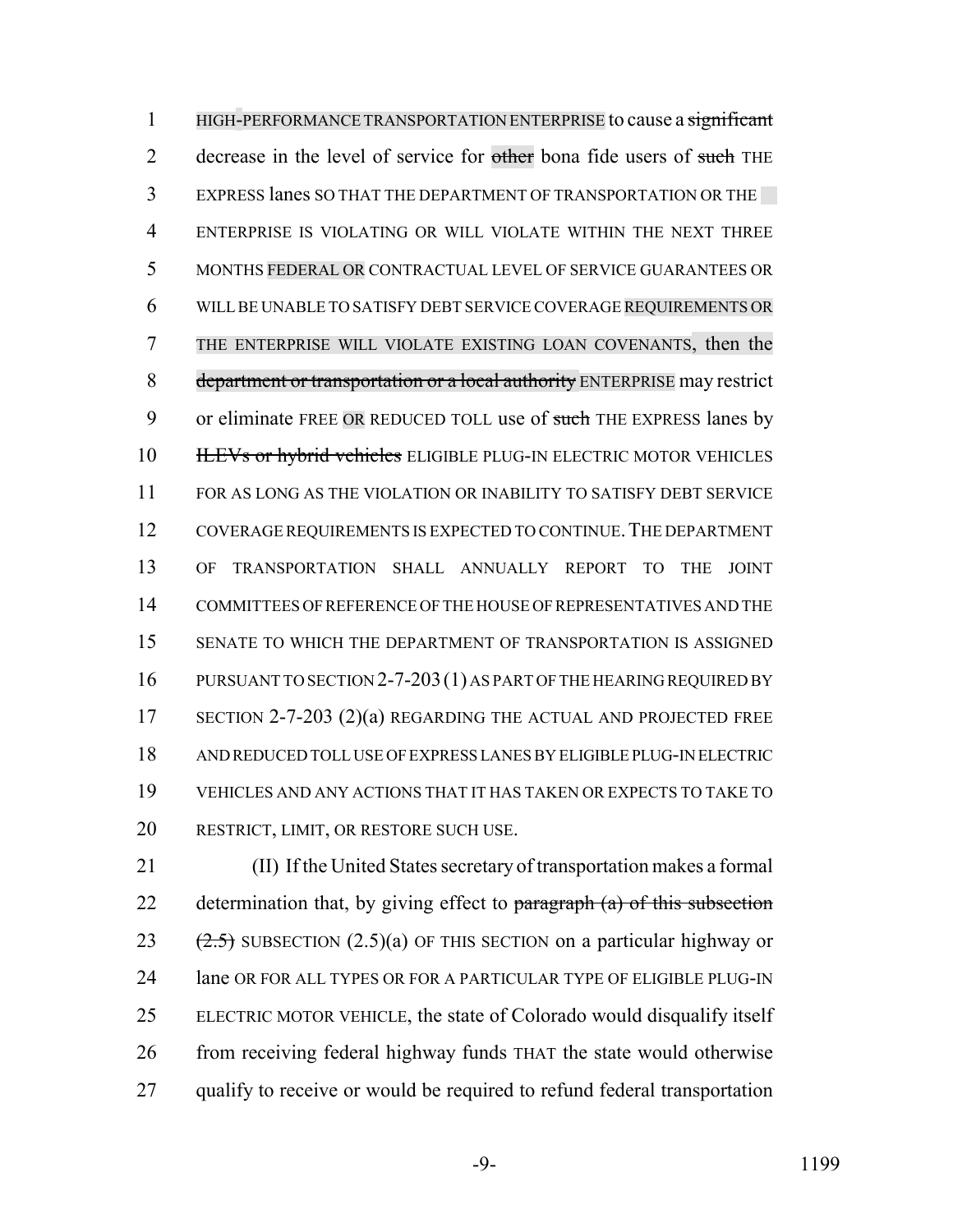grant funds THAT it has already received, then said paragraph (a) 2 SUBSECTION  $(2.5)(a)$  shall not be effective as to such FOR THE highway, 3 or lane, OR TYPE OF ELIGIBLE PLUG-IN ELECTRIC MOTOR VEHICLE.

 (e) (I) UPON RECEIPT OF NOTICE FROM AN AUTHORIZED AGENT, IN 5 ACCORDANCE WITH SECTION 42-3-304 (26)(c), THAT THE OWNER OF A PLUG-IN ELECTRIC MOTOR VEHICLE HAS PAID THE APPLICABLE EXPRESS LANE ACCESS FEE IMPOSED BY THE HIGH-PERFORMANCE TRANSPORTATION 8 ENTERPRISE PURSUANT TO SECTION 43-4-806 (2)(c.5) THE ENTERPRISE OR, IF DEEMED NECESSARY BY THE ENTERPRISE, A PRIVATE PARTNER OF THE ENTERPRISE, SHALL MAIL TO THE OWNER OF THE VEHICLE 11 AT THE ADDRESS LISTED ON THE VEHICLE REGISTRATION A STICKER, DECAL, TRANSPONDER, OR OTHER DEVICE THAT WILL ALLOW THE ENTERPRISE OR ANY PRIVATE PARTNER OF THE ENTERPRISE TO USE AN AUTOMATIC VEHICLE IDENTIFICATION SYSTEM TO DETERMINE THAT THE VEHICLE IS AUTHORIZED TO OPERATE ON EXPRESS LANES WITHOUT REGARD TO THE NUMBER OF PERSONS IN THE VEHICLE FOR FREE ON ANY EXPRESS LANE THAT IS A HIGH OCCUPANCY VEHICLE LANE AND AT A REDUCED RATE ON ANY EXPRESS LANE THAT IS A TOLL LANE OR A HIGH OCCUPANCY TOLL LANE. THE ENTERPRISE OR A PRIVATE PARTNER OF THE ENTERPRISE NEED NOT MAIL DECALS, TRANSPONDERS, OR OTHER DEVICES 21 IF THE ENTERPRISE DETERMINES THAT IT OR ITS PRIVATE PARTNERS CAN USE AN AUTOMATIC VEHICLE IDENTIFICATION SYSTEM THAT DOES NOT REQUIRE THE USE OF DECALS, TRANSPONDERS, OR OTHER DEVICES TO RELIABLY ENFORCE ACCESS REQUIREMENTS FOR THE EXPRESS LANES AND THE DEPARTMENT OF TRANSPORTATION APPROVES THE USE OF THE SYSTEM.

**(II) EXCEPT AS OTHERWISE PROVIDED IN SUBSECTION (2.5)(e)(III)**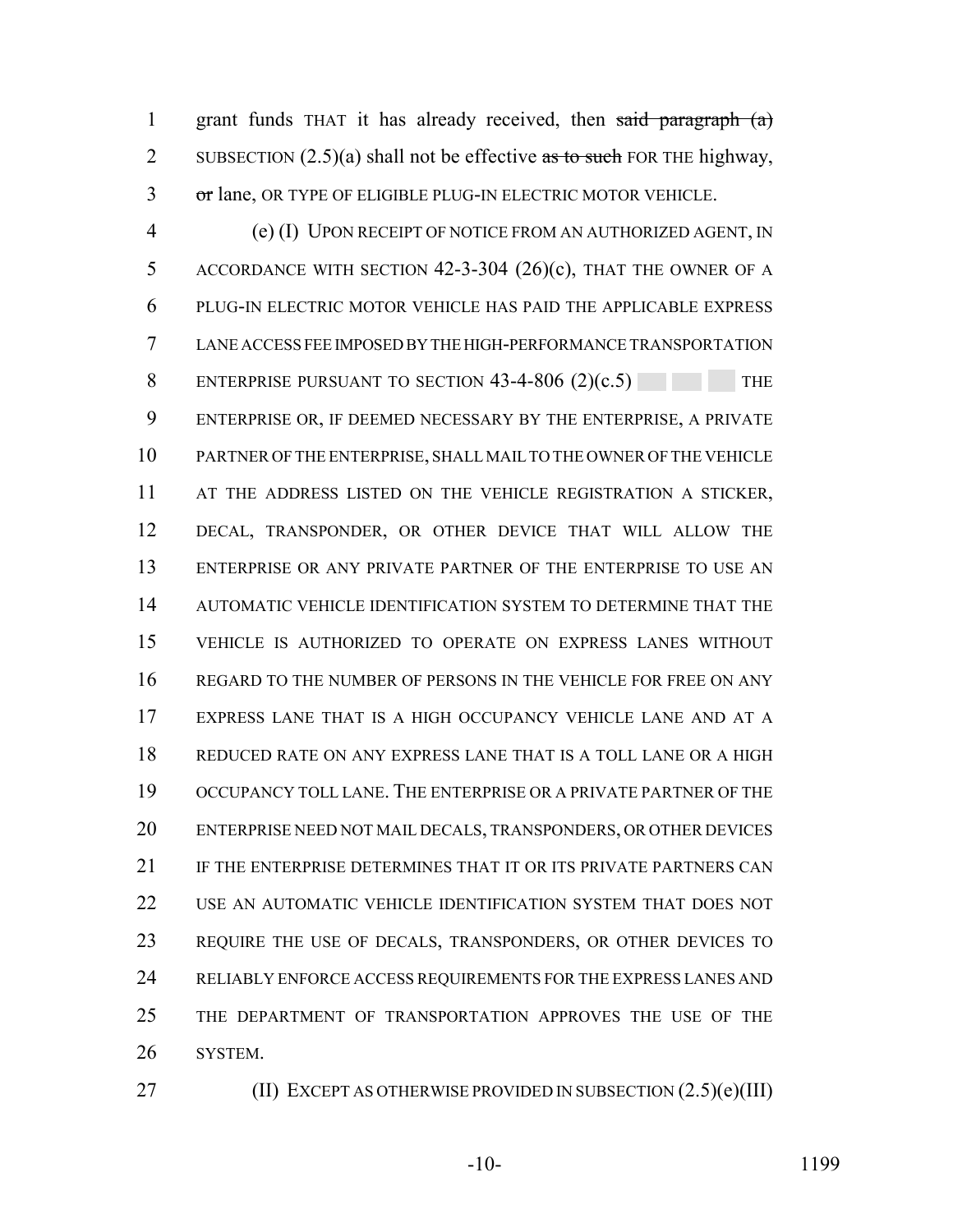OF THIS SECTION, A TRANSPONDER, STICKER, OR DECAL EXPIRES WHEN THE OWNER OF THE ELIGIBLE PLUG-IN ELECTRIC MOTOR VEHICLE TO WHICH IT IS AFFIXED PAYS THE OTHER FEES AND SPECIFIC OWNERSHIP TAX REQUIRED FOR THE ANNUAL REGISTRATION OF THE VEHICLE WITHOUT PAYING THE EXPRESS LANE ACCESS FEE IMPOSED BY THE HIGH-PERFORMANCE TRANSPORTATION ENTERPRISE PURSUANT TO SECTION 43-4-806 (2)(c.5), 7 WHEN AN OWNER WHO PURCHASED IT NEW PAYS THE FEES AND SPECIFIC OWNERSHIP TAX REQUIRED FOR THE ANNUAL REGISTRATION OF THE VEHICLE FOR ITS FOURTH REGISTRATION PERIOD OR WHEN ANY SUBSEQUENT OWNER PAYS THE FEES AND SPECIFIC OWNERSHIP TAX REQUIRED FOR THE ANNUAL REGISTRATION OF THE VEHICLE FOR ITS FOURTH REGISTRATION PERIOD, UNDER THAT OWNER'S OWNERSHIP AND THE VEHICLE IS THEREFORE NO LONGER AN ELIGIBLE PLUG-IN ELECTRIC MOTOR VEHICLE.

 (III) A STICKER OR DECAL THAT WAS ISSUED ON OR BEFORE THE EFFECTIVE DATE OF THIS SUBSECTION (2.5)(e)(III) EXPIRES WHEN THE OWNER OF THE VEHICLE TO WHICH THE STICKER OR DECAL IS AFFIXED FIRST PAYS THE FEES AND SPECIFIC OWNERSHIP TAX REQUIRED FOR THE ANNUAL REGISTRATION OF THE VEHICLE FOR A REGISTRATION PERIOD THAT BEGINS ON OR AFTER JULY 1, 2022.

**(f)** THE HIGH-PERFORMANCE TRANSPORTATION ENTERPRISE MAY PROMULGATE RULES TO THE EXTENT NECESSARY TO ENSURE PROPER IMPLEMENTATION, ADMINISTRATION, AND ENFORCEMENT OF THE CONDITIONS OF ACCESS TO EXPRESS LANES.

 **SECTION 3.** In Colorado Revised Statutes, 43-4-806, **add** (2)(c.5) as follows:

**43-4-806. High-performance transportation enterprise -**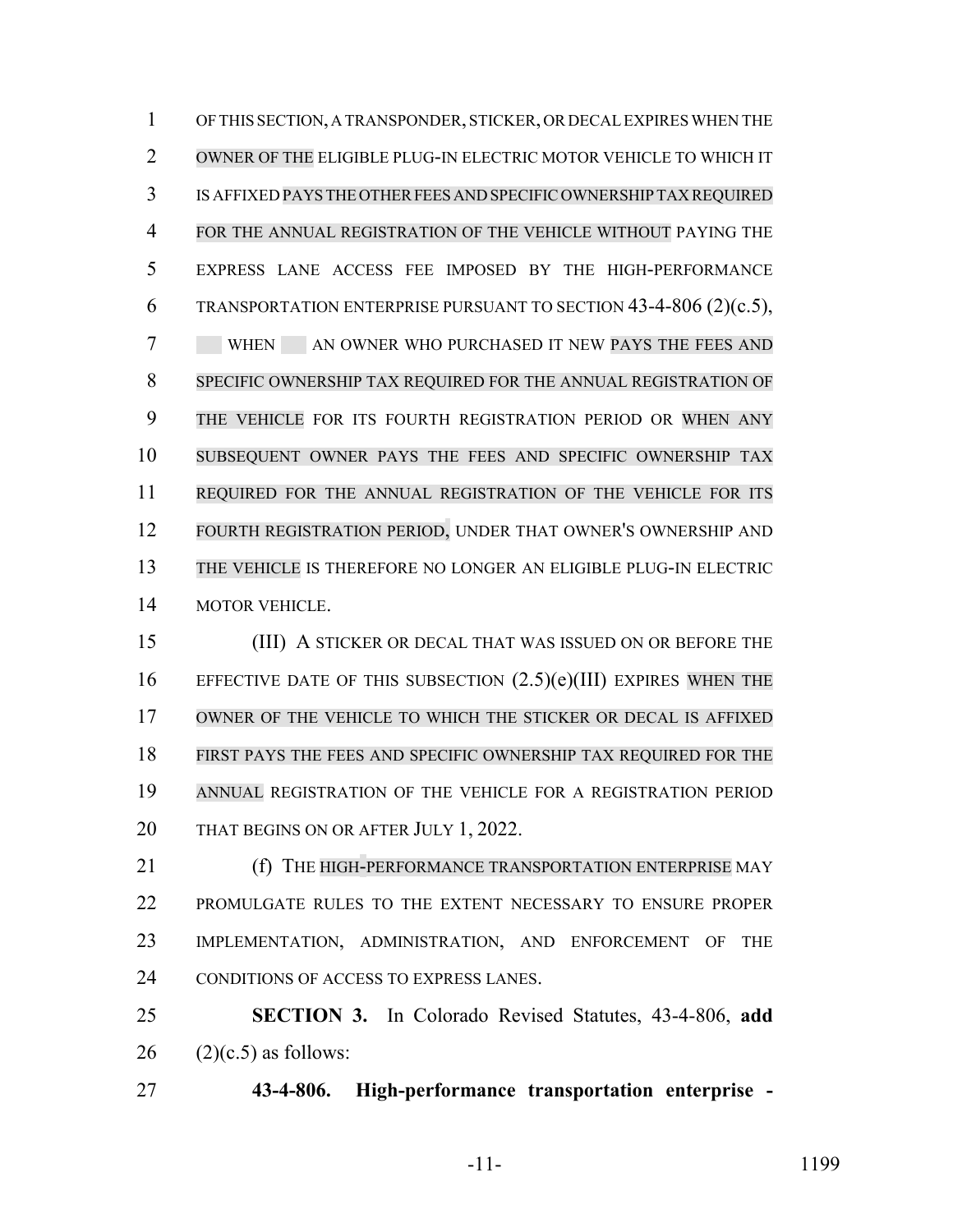**creation - board - funds - powers and duties - limitations - reporting requirements - legislative declaration - definitions - repeal.** (2) (c.5) (I) EXCEPT AS OTHERWISE PROVIDED IN SUBSECTION  $(2)(c.5)(I)(A)$  OF THIS SECTION, IN ADDITION TO THE USER FEES AUTHORIZED BY SUBSECTION (2)(c)(I) OF THIS SECTION, AND SUBJECT TO 6 THE LIMITATIONS SET FORTH IN SECTION  $42-3-304$   $(26)(a)$  and  $(26)(b)$ , THE TRANSPORTATION ENTERPRISE SHALL IMPOSE AN EXPRESS LANE ACCESS FEE,WHICH ACCESS FEE IS IMPOSED AS OF THE DATE ON WHICH THE OWNER OF THE VEHICLE APPLIES FOR INITIAL REGISTRATION OF THE VEHICLE IN THE STATE OR AS OF THE DATE ON WHICH THE DEPARTMENT OF REVENUE OR AN AUTHORIZED AGENT OF THE DEPARTMENT OF REVENUE TRANSMITS A REGISTRATION RENEWAL NOTICE TO THE OWNER OF THE VEHICLE, TO BE PAID TOGETHER WITH THE OTHER FEES AND SPECIFIC OWNERSHIP TAX REQUIRED FOR THE ANNUAL REGISTRATION OF EACH ELIGIBLE PLUG-IN ELECTRIC MOTOR VEHICLE FOR WHICH THE OWNER CHOOSES TO PAY THE ACCESS FEE IN EXCHANGE FOR THE RIGHT TO OPERATE THE VEHICLE ON ANY EXPRESS LANE THAT IS A HIGH OCCUPANCY VEHICLE LANE FOR FREE AND ON ANY EXPRESS LANE THAT IS A TOLL LANE OR A HIGH OCCUPANCY TOLL LANE AT A REDUCED RATE AS SPECIFIED IN SECTION 42-4-1012 (2.5) WITHOUT REGARD TO THE NUMBER OF PERSONS 21 IN THE VEHICLE. THE TRANSPORTATION

 ENTERPRISE SHALL IMPOSE THE ACCESS FEE AT THE RATE OF THIRTY-FIVE 24 DOLLARS UPON THE REGISTRATION OF A VEHICLE REGISTERED FOR A REGISTRATION PERIOD BEGINNING ON OR AFTER JULY 1, 2020.

26 (II) AS USED IN THIS SUBSECTION  $(2)(c.5)$ , "ELIGIBLE PLUG-IN ELECTRIC MOTOR VEHICLE" MEANS: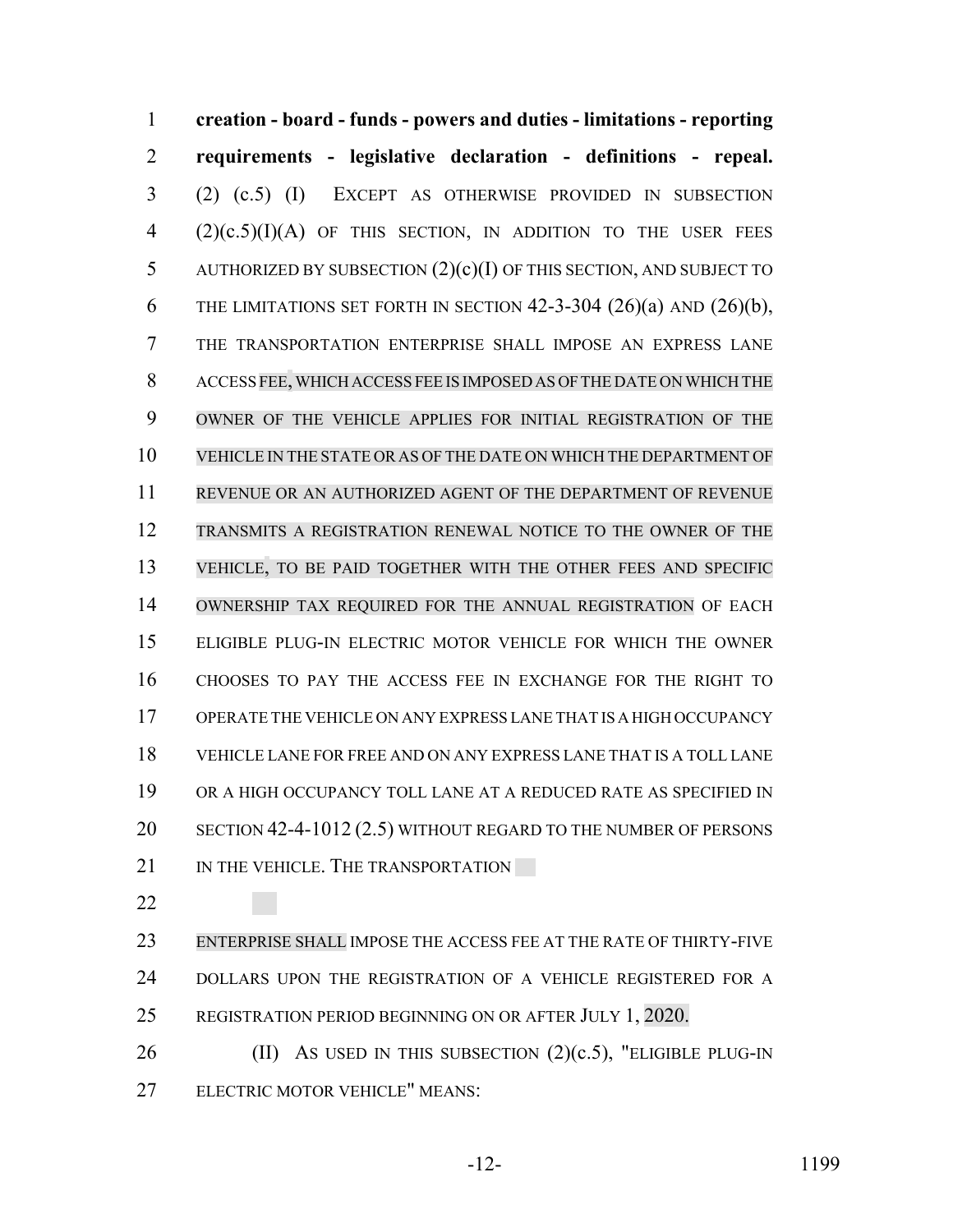(A) FOR ANY REGISTRATION PERIOD COMMENCING ON OR AFTER JULY 1, 2020, A PLUG-IN ELECTRIC MOTOR VEHICLE THAT, IF BEING REGISTERED BY AN OWNER WHO PURCHASED IT NEW, IS BEING REGISTERED FORITS FIRST, SECOND, ORTHIRD REGISTRATION PERIOD OR THAT, IF BEING REGISTERED BY AN OWNER WHO DID NOT PURCHASE IT NEW, IS BEING REGISTERED FOR ITS FIRST, SECOND, OR THIRD REGISTRATION PERIOD UNDER THAT OWNER'S OWNERSHIP; AND

 (B) WOULD NOT, AS DETERMINED BY THE TRANSPORTATION ENTERPRISE AS OF THE DATE THAT THE TRANSPORTATION ENTERPRISE WOULD OTHERWISE IMPOSE AN EXPRESS LANE ACCESS FEE PURSUANT TO 11 SUBSECTION (2)(c.5)(I) OF THIS SECTION, IF AUTHORIZED TO BE OPERATED ON EXPRESS LANES THAT ARE HIGH OCCUPANCY VEHICLE LANES FOR FREE AND ON EXPRESS LANES THAT ARE TOLL LANES OR HIGH OCCUPANCY TOLL LANES AT A REDUCED RATE AS SPECIFIED IN SECTION 42-4-1012 (2.5), CAUSE THE TOTAL NUMBER OF PLUG-IN ELECTRIC MOTOR VEHICLES SO AUTHORIZED, EXCLUDING VEHICLES DESCRIBED IN SUBSECTION (2)(c.5)(II)(C) OF THIS SECTION, TO EXCEED: TEN THOUSAND FOR REGISTRATION PERIODS BEGINNING ON AND AFTER JULY 1, 2020, BUT BEFORE JANUARY 1, 2021; TWENTY THOUSAND FOR REGISTRATION PERIODS BEGINNING ON AND AFTER JULY 1, 2021, BUT BEFORE JANUARY 21 1, 2022; FORTY THOUSAND FOR REGISTRATION PERIODS BEGINNING ON AND AFTER JULY 1, 2022, BUT BEFORE JANUARY 1, 2023; EIGHTY THOUSAND FOR REGISTRATION PERIODS BEGINNING ON AND AFTER JULY 1, 2023, BUT BEFORE JANUARY 1, 2024; OR ONE HUNDRED TWENTY THOUSAND FOR REGISTRATION PERIODS BEGINNING ON AND AFTER JULY 1, 2024; OR

**(C)** FOR REGISTRATION PERIODS COMMENCING BEFORE JULY 1,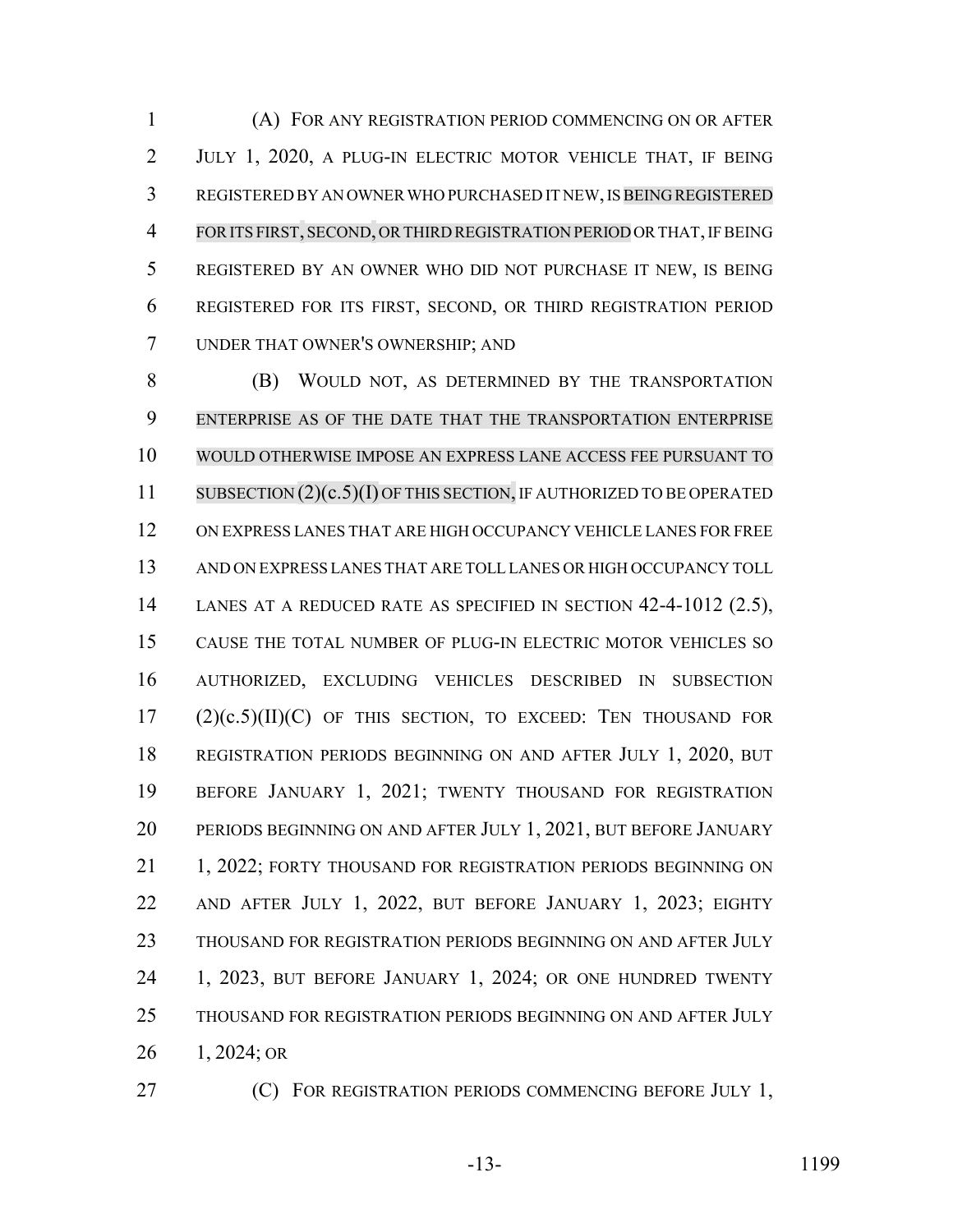2022, ONLY, A PLUG-IN ELECTRIC MOTOR VEHICLE OR OTHER INHERENTLY LOW-EMISSION VEHICLE THAT WAS AUTHORIZED BEFORE JULY 1, 2020, PURSUANT TO SECTION 42-4-1012 (2.5) TO BE OPERATED UPON HIGH OCCUPANCY VEHICLE LANES WITHOUT REGARD TO THE NUMBER OF PERSONS IN THE VEHICLE AND WITHOUT PAYMENT OF A SPECIAL TOLL OR 6 FEE. THIS SUBSECTION  $(2)(c.5)(II)(C)$  IS REPEALED, EFFECTIVE JULY 1, 2023.

8 (III) AS USED IN THIS SUBSECTION  $(2)(c.5)$ , "EXPRESS LANE" MEANS ANY HIGH OCCUPANCY VEHICLE LANE, TOLL LANE, OR HIGH OCCUPANCY TOLL LANE THAT THE TRANSPORTATION ENTERPRISE, A PRIVATE PARTNER OF THE TRANSPORTATION ENTERPRISE, OR THE TRANSPORTATION ENTERPRISE IN CONJUNCTION WITH A PRIVATE PARTNER OF THE TRANSPORTATION ENTERPRISE OR THE DEPARTMENT OPERATES AND MAINTAINS OR THAT THE TRANSPORTATION ENTERPRISE DESIGNATES AS AN EXPRESS LANE.

16 (IV) As USED IN THIS SUBSECTION (2)(c.5), "PLUG-IN ELECTRIC MOTOR VEHICLE" MEANS:

 (A) A MOTOR VEHICLE THAT HAS RECEIVED AN ACKNOWLEDGMENT OF CERTIFICATION FROM THE FEDERAL INTERNAL REVENUE SERVICE THAT THE VEHICLE QUALIFIES FOR THE PLUG-IN ELECTRIC MOTOR VEHICLE CREDIT SET FORTH IN 26 U.S.C. SEC. 30D, OR ANY SUCCESSOR SECTION; OR

**(B)** A MOTOR VEHICLE THAT CAN BE RECHARGED FROM AN EXTERNAL SOURCE OF ELECTRICITY AND THAT STORES ELECTRICITY IN A RECHARGEABLE BATTERY PACK THAT PROPELS OR CONTRIBUTES TO THE PROPULSION OF THE VEHICLE'S DRIVE WHEELS.

**SECTION 4. Effective date - applicability.** This act takes effect